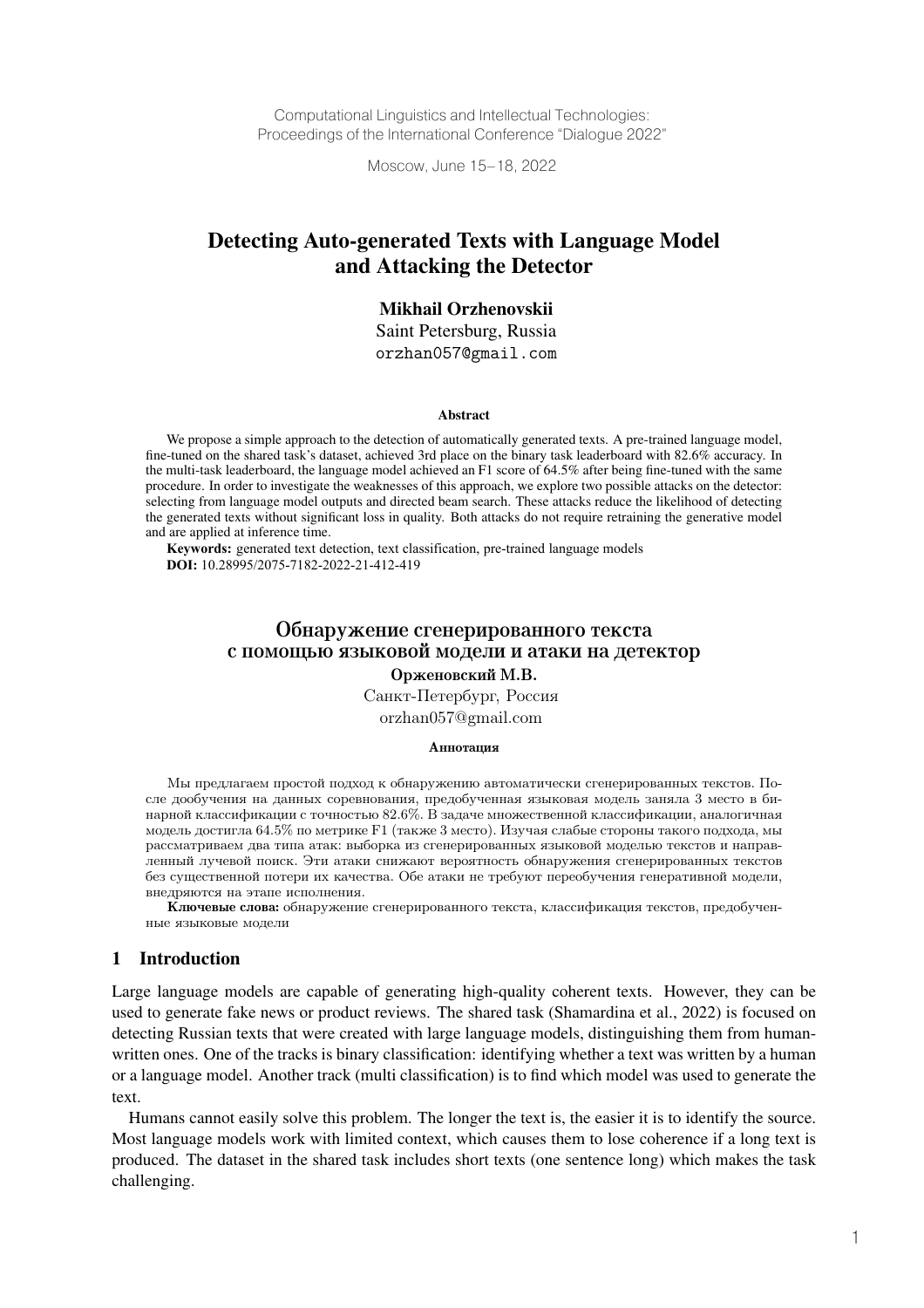Our approach is straightforward: fine-tuning a large pre-trained language model with a sentence classification head. We release the source code for training the models and the models' weights<sup>1</sup>.

Additionally, we analyze the weaknesses of the proposed model. We explore two methods of generating texts that are less likely to be detected: selecting one of the language model's outputs with a discriminator model, and adversarial beam search driven by a discriminator model. While the unmodified language model's output is detected in 65% cases, these methods produce texts that are detected in 55% and 42% cases respectively. We are not publishing the code for the attacks.

## 2 Related work

(Gehrmann et al., 2019) use BERT and GPT models to identify top-k rank of each word in the text; generated texts consist of words with lower ranks, and human-generated texts include a high fraction of high-ranked words.

(Uchendu et al., 2020) apply neural models built on RNN and CNN as well as fine-tuned RoBERTa in the settings that are related to both binary and multi tracks of the shared task.

(Ippolito et al., 2020) show that humans and machines use different approaches to identify generated text. The authors show that common decoding strategies introduce statistical features that can be used by automatic systems.

(Pillutla et al., 2021) introduce a comparison measure to compare the distributions of human-written and machine-generated texts, using divergence frontiers.

(Scialom et al., 2020) use guided decoding with a discriminator to generate human-like texts in abstractive summarization task.

## 3 Datasets

## 3.1 Binary track

There are 129,065 samples in the training set, 21,511 samples in the validation set and 64,533 samples in the test set. In the training set, the length of the samples varies from 1 to 376 words, mean length 31 words, 75% of samples have no more than 22 words. 64,535 samples in the training set belong to class H (human-written) and 64,531 samples belong to class M (machine-written). The statistics for both classes are not very different. The dataset is balanced. Examples of the texts are displayed in Table 1.

| Sentence                                                | Binary class | Multi class    |
|---------------------------------------------------------|--------------|----------------|
| Никто ни разу не навестил меня в больнице               | М            | OPUS-MT        |
| Под монастырем, на самой верхушке скалы, обнаружил      | М            | $ruGPT3-Large$ |
| почти 200 древних археологических находок.              |              |                |
| На лицо и руки садился тяжелый и липкий туман.          |              | Human          |
| Они чем-то кормились на земле и только в случае тревоги |              | Human          |
| взлетали на деревья.                                    |              |                |

Таблица 1: Dataset examples

## 3.2 Multi track

As we can see in Table 2, Human class is the largest. The classes of language models are not balanced, for example OPUS-MT has 7 times more samples than ruT5-Large. Average word count also differs between the models: average sample from ruGPT3-small has 71 word, and average M-BART50 sample has only 10 words. Examples of the texts are displayed in Table 1.

<sup>1</sup> https://github.com/orzhan/ruatd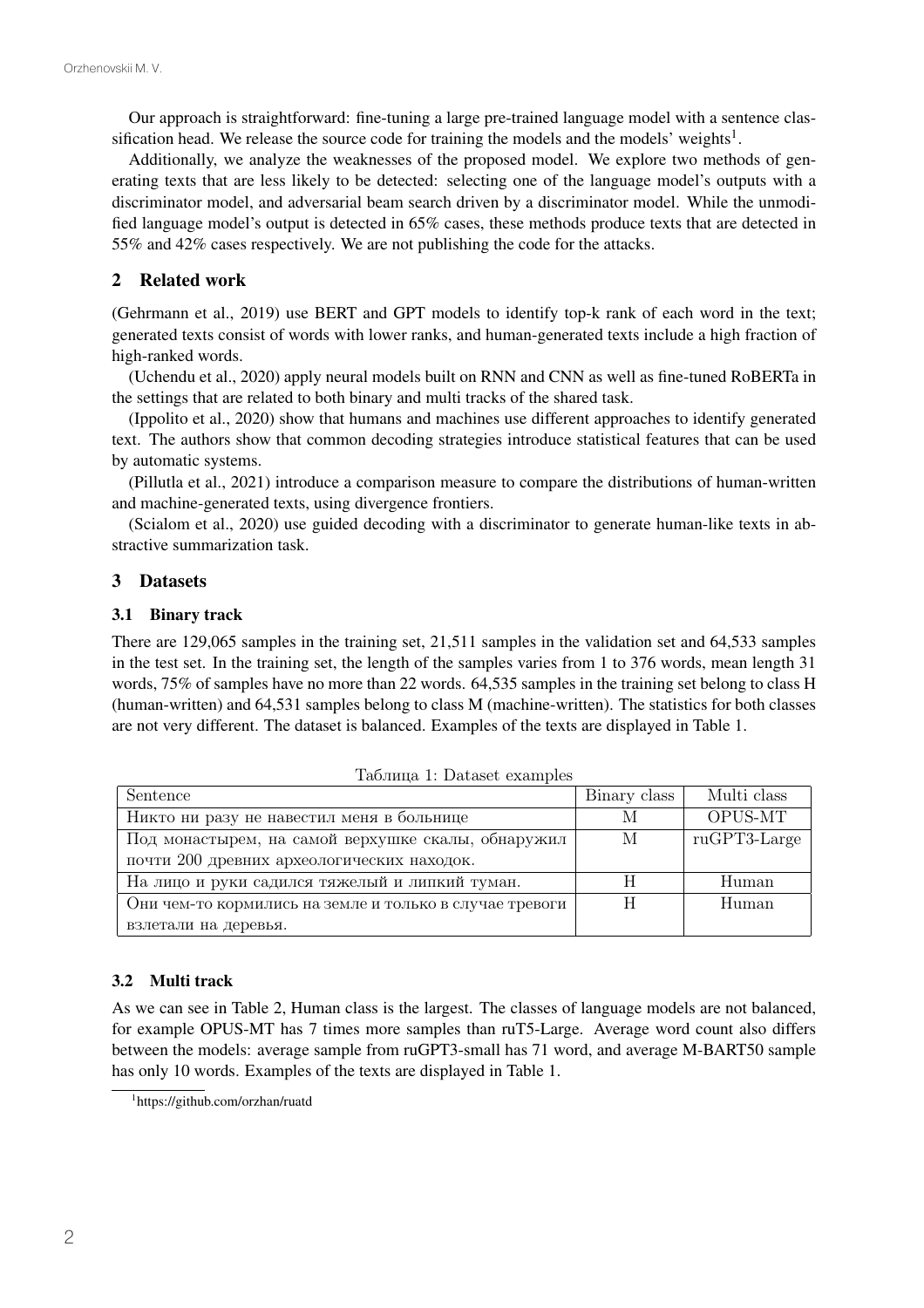| οг.                 |       |            |                    |  |  |  |  |  |  |
|---------------------|-------|------------|--------------------|--|--|--|--|--|--|
| Class               | Count | Percentage | Average word count |  |  |  |  |  |  |
| Human               | 51150 | 39.63%     | 35.43              |  |  |  |  |  |  |
| <b>OPUS-MT</b>      | 12087 | 9.36%      | 9.95               |  |  |  |  |  |  |
| M-BART50            | 11913 | 9.23%      | 9.67               |  |  |  |  |  |  |
| M2M-100             | 10817 | 8.38%      | 9.87               |  |  |  |  |  |  |
| ruGPT3-Large        | 9870  | 7.64%      | 53.70              |  |  |  |  |  |  |
| ruGPT3-Medium       | 7020  | 5.44%      | 68.42              |  |  |  |  |  |  |
| ruGPT3-Small        | 6930  | 5.37%      | 71.06              |  |  |  |  |  |  |
| mT5-Large           | 4860  | 3.77%      | 12.49              |  |  |  |  |  |  |
| mT5-Small           | 2940  | 2.28%      | 10.52              |  |  |  |  |  |  |
| ruT5-Base           | 2640  | 2.05%      | 32.05              |  |  |  |  |  |  |
| M-BART              | 2510  | 1.94%      | 29.40              |  |  |  |  |  |  |
| ruGPT2-Large        | 2370  | 1.84%      | 14.19              |  |  |  |  |  |  |
| ruT5-Base-Multitask | 2219  | 1.72%      | 11.59              |  |  |  |  |  |  |
| ruT5-Large          | 1740  | 1.35%      | 16.21              |  |  |  |  |  |  |

Table 2: Value counts in the training part of Multi track dataset



Figure 1: Learning rate of the binary model.

# 4 Classification model description

We used pre-trained language model sberbank-ai/ruRoberta-large<sup>2</sup> based on (Liu et al., 2019). This model scores high on the Russian SuperGLUE leaderboard (Shavrina et al., 2020), indicating its strong capabilities in various tasks. We directly fine-tune the model with a classification head on the training part of the dataset without any pre-processing. For the experiments, we set the learning rate to a relatively small value  $1 \times 10^{-5}$  and use weight decay 0.01 and label smoothing factor 0.1. For binary classification, we picked the model from epoch 2, which had the best evaluation accuracy; for multi classification, we also chose the model from epoch 2, with the best evaluation F1 score. For the experiments, we used an implementation by HuggingFace Transformers (Wolf et al., 2019).

The learning rate chart is shown on Figure 1. The accuracy chart is shown on Figure 2.

# 5 Attacks on the classification model

We explore an imaginary situation when the classification model is used to filter out malicious texts, and the attacker knows about it; however, the attacker does not have access to the model and the data that was used to train the model. The attacker collects another dataset of human-written and machine-generated

<sup>2</sup> https://huggingface.co/sberbank-ai/ruRoberta-large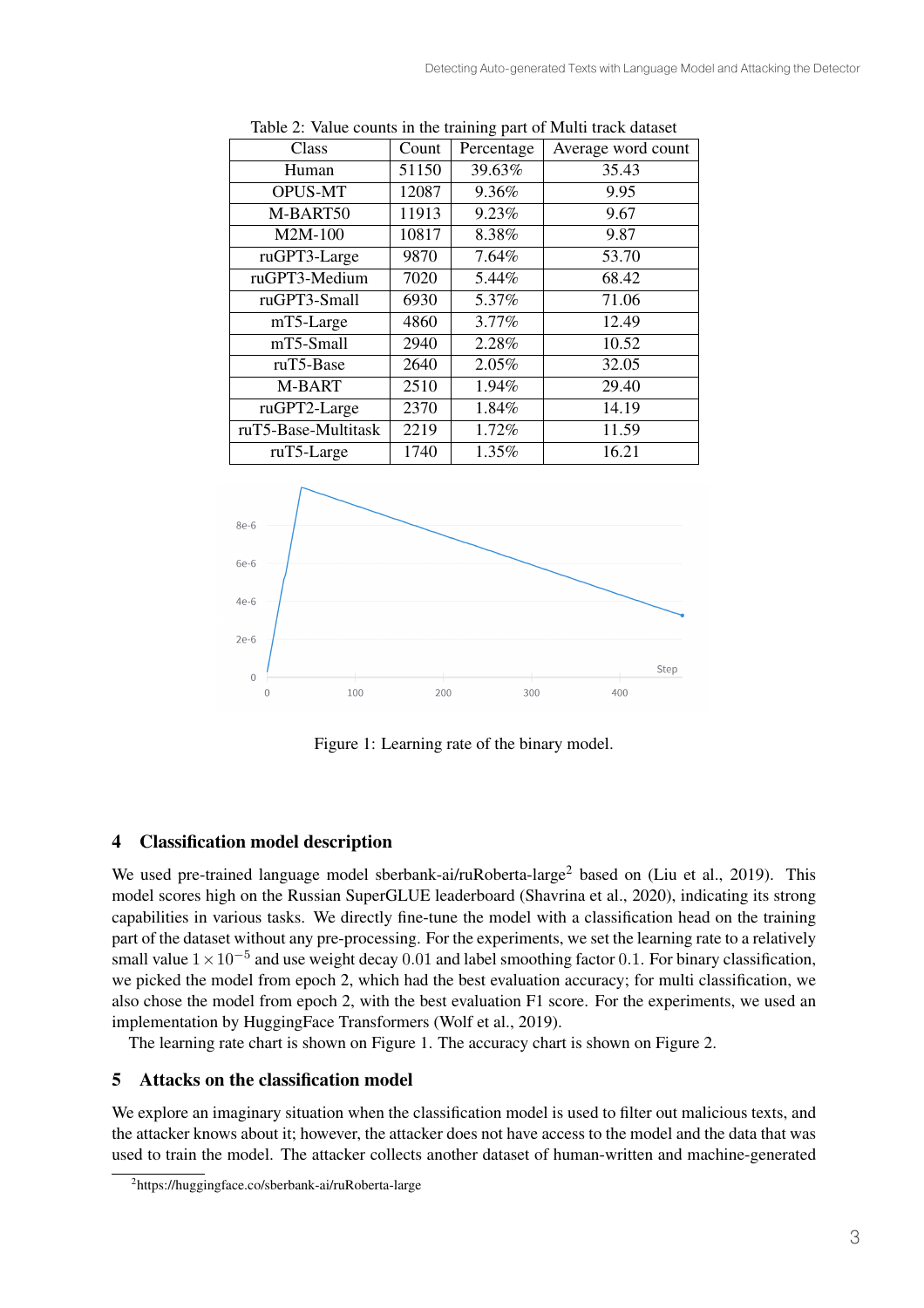

Figure 2: Accuracy of the binary model.

texts. The attacker already has some generative model and is going to use it to produce the texts. To reduce the percentage of rejected texts, the attacker trains some discriminator model and uses it to direct their generative model.

For the purpose of evaluating the attack methods, we used RuSimpleSentEval task (Sakhovskiy et al., 2021) from Dialogue Evaluation 2021. This text-to-text task requires to write a simplified version of a Russian sentence. The target metric is SARI (Xu et al., 2016) (generated text is compared to several human-written reference sentences). We calculate attack success rate as percentage of the generated sentences that were falsely identified as human-written by the main classification model. First, we generate simplifications with fine-tuned ruGPT3 by (Orzhenovskii, 2021) and calculate SARI metric on the public test part of RuSimpleSentEval dataset.

For both attacks we use the same discriminator model, which is based on rubert-tiny  $2<sup>3</sup>$ . To classify unfinished sentences, we augment the dataset with partial sentences, making 160,000 samples out of 20,000 from the validation set. This small discriminator model is further used to score the generative language model's outputs.

In the first attack (scoring), we produce several outputs from the generative model using nucleus sampling (Holtzman et al., 2019) and calculate the class probabilities with the discriminator model. The output with the highest human-class probability is selected.

In the second attack (beam search), we use beam search with one modification. Following (Scialom et al., 2020), on each step of the beam search algorithm, we add discriminator model's log-probability  $S_{dis}(\hat{y})$  to the generator's log-probability  $S_{gen}(\hat{y})$  of the partial sequence  $\hat{y}$ , so that beams that look machine-generated are less likely to be selected.

$$
S_{DAS}(\hat{y}) = S_{dis}(\hat{y}) + \alpha \times S_{gen}(\hat{y})
$$

where  $\alpha > 0$  is a weighting factor.

The process is repeated until end-of-sentence token is generated. This method slow, because we have to run inference of the discriminator model N times per token. In our experiments, we used  $\alpha = 1$  and  $N = 10$  beams.

### 6 Results and analysis

#### 6.1 Binary classification model

The binary model scored 0.82629 on the private leaderboard (3rd) which is close to the validation score of 0.83054. These numbers are far behind the results from (Uchendu et al., 2020) where RoBERTa-

<sup>3</sup> https://huggingface.co/cointegrated/rubert-tiny2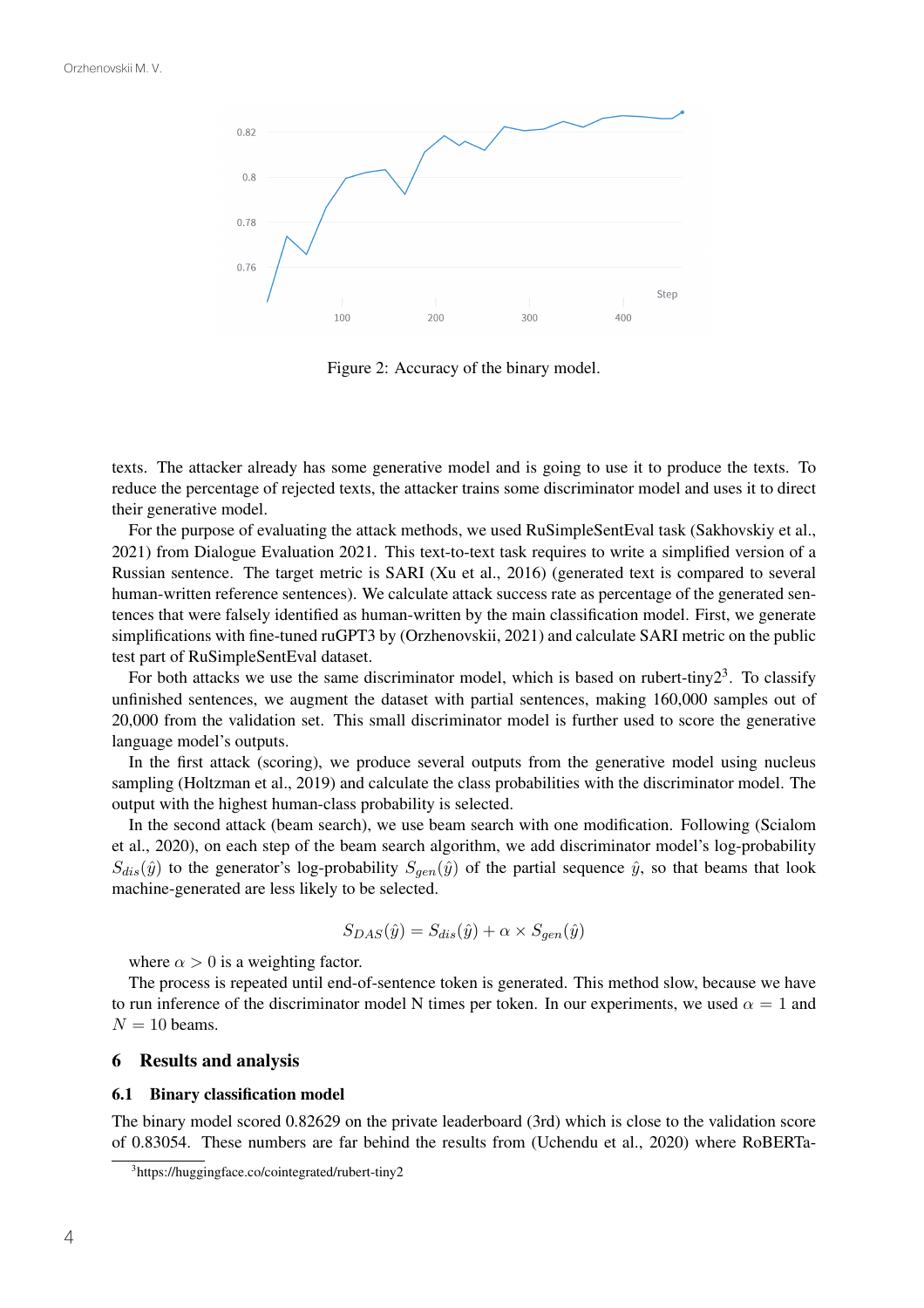tuned scored 0.9702 in the same binary setting; the difference can be attributed to significantly longer texts (average word count was 432 against 31 in RuATD shared task).

Analysis of the validation results indicates positive correlation 0.177 between word count and results. Longer texts are easier to classify, as expected. See Table 3.

| Table 5. Dinary mouer, accuracy and text length |                   |          |  |  |  |  |  |
|-------------------------------------------------|-------------------|----------|--|--|--|--|--|
| Number of words                                 | Number of samples | Accuracy |  |  |  |  |  |
| $1$ to 9                                        | 6208              | 0.759    |  |  |  |  |  |
| 10 to 13                                        | 4238              | 0.785    |  |  |  |  |  |
| 14 to 22                                        | 5738              | 0.811    |  |  |  |  |  |
| 23 and more                                     | 5324              | 0.952    |  |  |  |  |  |

Table 3: Binary model: accuracy and text length

### 6.2 Multi classification model

The multi model achieved 0.64573 on the private leaderboard (3rd). This value is close to the validation score of 0.64427.

F1 score is highest for Human (the largest class), ruT5-Base, and ruGPT3-Small (Table 4). In the dataset, the samples from these classes were longer (30+ words), which could help in their identification. Another possibility is that the base model ruROBERTa-large has been trained a dataset that overlaps with the training data of ruT5 and ruGPT3 models, which improves the score.

The confusion matrix (Figure 3) indicates that certain models are more difficult to distinguish. Interestingly, different sizes of the same model (like ruGPT3-small and ruGPT3-medium, or ruT5-base and ruT5-large) that have been trained on the same data, can be separated by the classifier.

Models OPUS-MT, ruGPT3-small, ruGPT3-medium, ruGPT3-large, ruT5-base, M-BART are the easiest to distinguish from human. Models M2M-100 and ruGPT2-large which had the shortest samples in the dataset, were the most difficult to identify.

|                     | precision | recall | f1-score | support |  |  |  |  |
|---------------------|-----------|--------|----------|---------|--|--|--|--|
| Human               | 0.81      | 0.90   | 0.85     | 8524    |  |  |  |  |
| M-BART              | 0.69      | 0.53   | 0.60     | 418     |  |  |  |  |
| M-BART50            | 0.56      | 0.39   | 0.46     | 1986    |  |  |  |  |
| M2M-100             | 0.36      | 0.23   | 0.28     | 1804    |  |  |  |  |
| <b>OPUS-MT</b>      | 0.36      | 0.64   | 0.46     | 2014    |  |  |  |  |
| mT5-Large           | 0.37      | 0.22   | 0.27     | 810     |  |  |  |  |
| mT5-Small           | 0.61      | 0.43   | 0.50     | 490     |  |  |  |  |
| ruGPT2-Large        | 0.67      | 0.63   | 0.65     | 395     |  |  |  |  |
| ruGPT3-Large        | 0.63      | 0.59   | 0.61     | 1645    |  |  |  |  |
| ruGPT3-Medium       | 0.72      | 0.56   | 0.63     | 1170    |  |  |  |  |
| ruGPT3-Small        | 0.66      | 0.72   | 0.69     | 1155    |  |  |  |  |
| ruT5-Base           | 0.66      | 0.79   | 0.72     | 440     |  |  |  |  |
| ruT5-Base-Multitask | 0.48      | 0.22   | 0.30     | 370     |  |  |  |  |
| ruT5-Large          | 0.37      | 0.09   | 0.14     | 290     |  |  |  |  |

Table 4: Classification report for Multi model

### 6.3 Attacks

We evaluate our approaches based on two metrics: SARI (the target metric of the text generation task, higher is better) and attack success rate (higher is better).

The unmodified model achieved SARI 39.06, and only 35% of samples were not detected by the binary classification model. Scoring attack using discriminator model with the best parameters achieved SARI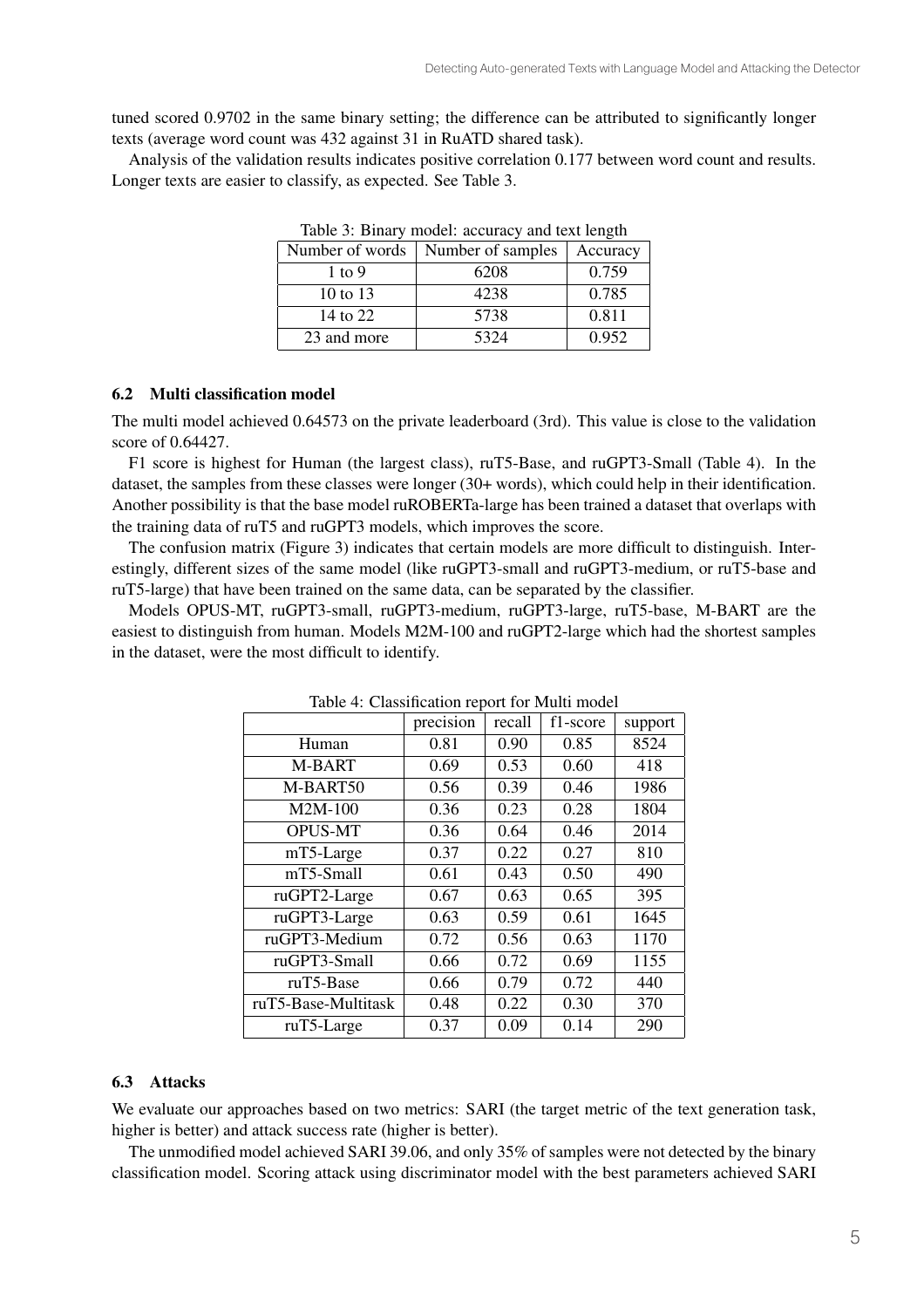| M2M-100 -                              | 81      | 15                | 5.3            | 13              | 9.3             | 11        | 2.6          | 3.3           | 7.6                      | 1.4            | 0.72        | 8            | 7.8         | 15             | $-80$ |
|----------------------------------------|---------|-------------------|----------------|-----------------|-----------------|-----------|--------------|---------------|--------------------------|----------------|-------------|--------------|-------------|----------------|-------|
| Human - 0.7                            |         | 69                | $\mathbf 0$    |                 | 0.17 0.056 0.43 |           | $\mathbf 0$  | 0             |                          | 0.33 0.11      | $\mathbf 0$ | 22           | $\mathbf 0$ | 4.2            | - 70  |
| OPUS-MT - 1.7                          |         | $\mathbf 0$       | 56             | 22              | 21              | 1.9       | 1.4          | 0             |                          | 0.78 0.55 0.56 |             | 0            | 2.4         | 1.4            |       |
| M-BART50 - 2.5                         |         | 0.31              | 15             | 36              | 25              | 2.6       | 0            | $\bf 0$       | 0.78                     | 0              | 0.32        | 0            | 3           | 1.4            | - 60  |
| ruGPT3-Small - 2                       |         | $\mathbf 0$       | 17             | 20              | 36              | 2.3       | 1.4          | 1.1           | 1.1                      | 0.11           | 1           | $\mathbf 0$  | $\mathbf 0$ | 1.4            |       |
| $mT5$ -Large $-3.1$                    |         | 1.9               | 1.9            | 2.4             | 2.3             | 37        | 23           | 5.4           | 3.8                      | 0.77           | 0.8         | 0.38         | 11          | 9.9            | $-50$ |
| ruGPT3-Large - 0.83                    |         | 0                 | 1.6            |                 | $0.25$ 0.79     | 21        | 61           | 1.6           | 1.2                      | 0.22 0.32      |             | 0            | 13          | 1.4            |       |
| ruGPT3-Medium - 0.42                   |         | 0                 | $0.14$ $0.42$  |                 | 0.2             | 1.7       | 0.29         | 67            | 5.4                      | 0              | 0           | 0            | 1.8         | $\mathbf 0$    | $-40$ |
| uT5-Base-Multitask - 2.3 0.62 0.78 2.4 |         |                   |                |                 | 1.5             | 8.7       | 1.7          | 21            | 63                       | 11             | 11          | 0.95         | 1.2         | 5.6            | $-30$ |
| mT5-Small - 0.84 0.31 0.43 0.76 0.93   |         |                   |                |                 |                 | 3         | 0.29         | $\mathbf 0$   | 9.1                      | 72             | 18          | 0.95         | 0.6         | 2.8            |       |
| ruT5-Base - 0.52                       |         | $\mathbf 0$       | 0.57 0.59      |                 | 0.9             | 2.6       | 0            | 0.27          | 5.6                      | 13             | 66          | 0.76         | 1.8         | 8.5            | $-20$ |
| ruGPT2-Large - 0.43                    |         | $12 \overline{ }$ | 0.071          | $^{\circ}$      | 0               | 0.43      | 0            | 0             | $0.065$ $0.11$ $0.24$    |                |             | 66           | 0.6         | 4.2            |       |
| M-BART - 1.6                           |         | 0                 | 1.4            | 1               | $\mathbf 1$     | 4.3       | 7.5          |               | 0.54 0.46 0.33 0.64 0.19 |                |             |              | 48          | $\overline{7}$ | $-10$ |
| $nT5$ -Large - $1.9$                   |         |                   | 0.93 0.57 0.76 |                 | 0.42            | 3.6       | 1.2          | 0             |                          | $0.85$ $0.11$  | 0.08        | 0.57         | 9.6         | 37             |       |
|                                        | 42M-100 | Human             | <b>TM-STAC</b> | <b>M-BART50</b> | ruGPT3-Small    | mT5-Large | ruGPT3-Large | ruGPT3-Medium | ruT5-Base-Multitask      | mT5-Small      | ruT5-Base   | ruGPT2-Large | M-BART      | ruT5-Large     | - 0   |

Figure 3: Confusion matrix for the multi model.

38.27, and 46% samples successfully escaped detection. By modifying the number of generated samples before scoring, we can trade-off between increasing SARI and detection rate.

Beam search attack was able to achieve SARI 38.61, and 56% samples were not identified as machinegenerated. See Figure 4.

Examples of original and adversarial samples are shown in Table 5. Binary class is predicted by the Binary model. Adversarial beam search sometimes produces longer sentences compared to the original model. This may be the cause of reduced SARI score, however some of the sentences are more fluent and are not detected as machine-generated.

### 7 Conclusion

With our simple approach, we are able to achieve high accuracy on the leaderboard. However, it does not indicate practical applicability. For shorter texts, the model's accuracy is as low as 75%. The future development of large language models will make this task even more challenging. Additionally, adversarial generation can fool some models of automatic classification. Ensemblebased models or statistical methods may be more resistant to such attacks.

### References

Sebastian Gehrmann, Hendrik Strobelt, and Alexander M. Rush. 2019. Gltr: Statistical detection and visualization of generated text.

Ari Holtzman, Jan Buys, Li Du, Maxwell Forbes, and Yejin Choi. 2019. The curious case of neural text degeneration.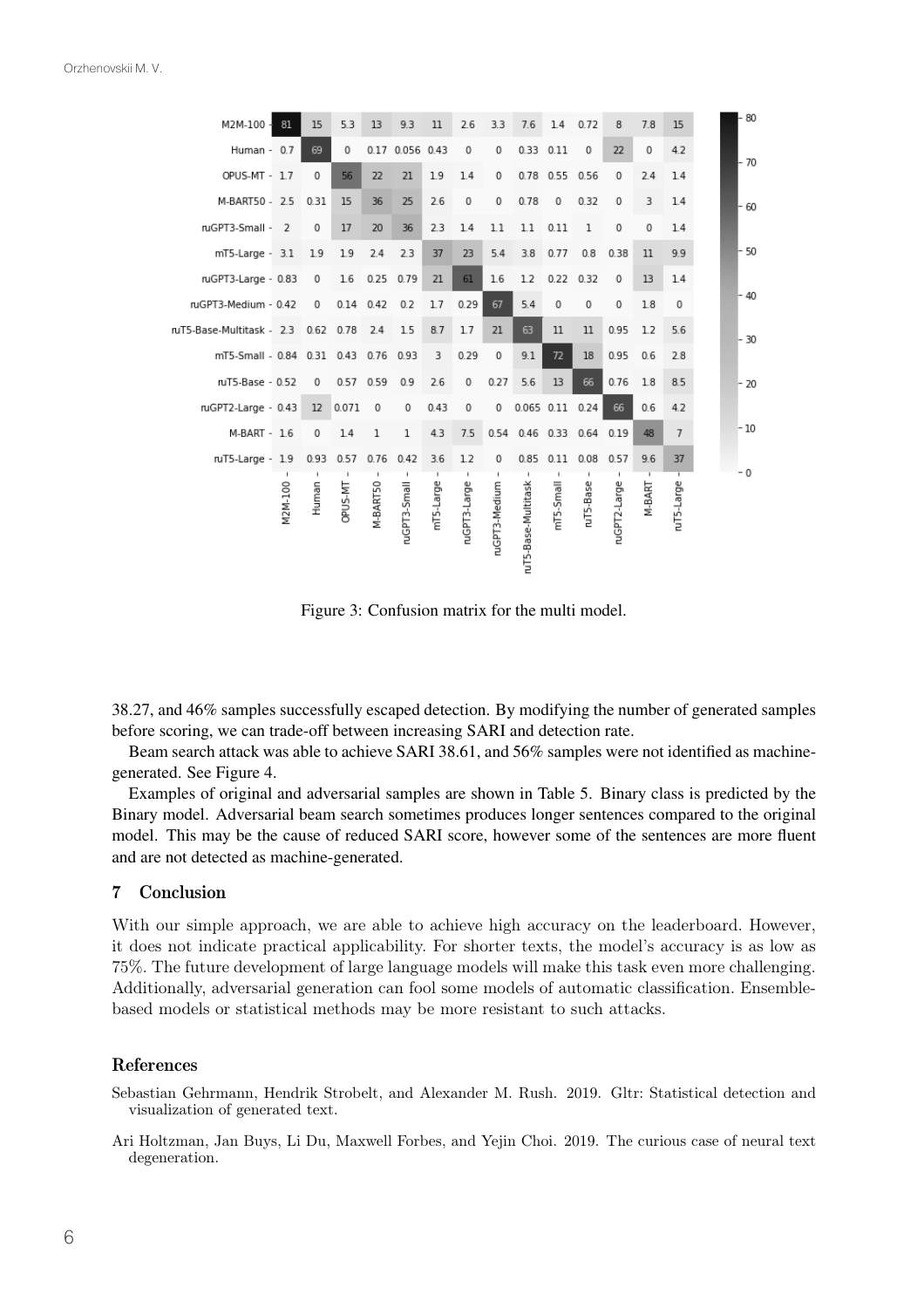

Figure 4: Attack success rate and SARI score for different attack methods.

- Daphne Ippolito, Daniel Duckworth, Chris Callison-Burch, and Douglas Eck. 2020. Automatic detection of generated text is easiest when humans are fooled. P 1808–1822, 01.
- Yinhan Liu, Myle Ott, Naman Goyal, Jingfei Du, Mandar Joshi, Danqi Chen, Omer Levy, Mike Lewis, Luke Zettlemoyer, and Veselin Stoyanov. 2019. Roberta: A robustly optimized BERT pretraining approach. *CoRR*, abs/1907.11692.
- Mikhail Orzhenovskii. 2021. Rusimscore: unsupervised scoring function for russian sentence simplification quality. // *Proceedings of the international conference Dialogue 2021*.
- Krishna Pillutla, Swabha Swayamdipta, Rowan Zellers, John Thickstun, Sean Welleck, Yejin Choi, and Zaid Harchaoui. 2021. Mauve: Measuring the gap between neural text and human text using divergence frontiers.
- Andrey Sakhovskiy, Alexandra Izhevskaya, Alena Pestova, Elena Tutubalina, Valentin Malykh, Ivan Smurov, and Ekaterina Artemova. 2021. Rusimplesenteval-2021 shared task: Evaluating sentence simplification. // *Proceedings of the international conference Dialogue 2021*.
- Thomas Scialom, Paul-Alexis Dray, Sylvain Lamprier, Benjamin Piwowarski, and Jacopo Staiano. 2020. Discriminative adversarial search for abstractive summarization.
- Tatiana Shamardina, Vladislav Mikhailov, Daniil Chernianskii, Alena Fenogenova, Marat Saidov, Anastasiya Valeeva, Tatiana Shavrina, Ivan Smurov, Elena Tutubalina, and Ekaterina Artemova. 2022. Findings of the The RuATD Shared Task 2022 on Artificial Text Detection in Russian. // *Computational Linguistics and Intellectual Technologies: Papers from the Annual Conference Dialogue*, volume 21, P xxx–xxx.
- Tatiana Shavrina, Alena Fenogenova, Anton Emelyanov, Denis Shevelev, Ekaterina Artemova, Valentin Malykh, Vladislav Mikhailov, Maria Tikhonova, Andrey Chertok, and Andrey Evlampiev. 2020. Russiansuperglue: A russian language understanding evaluation benchmark. *arXiv preprint arXiv:2010.15925*.
- Adaku Uchendu, Thai Le, Kai Shu, and Dongwon Lee. 2020. Authorship attribution for neural text generation. // *Proceedings of the 2020 Conference on Empirical Methods in Natural Language Processing (EMNLP)*, P 8384–8395, Online, November. Association for Computational Linguistics.